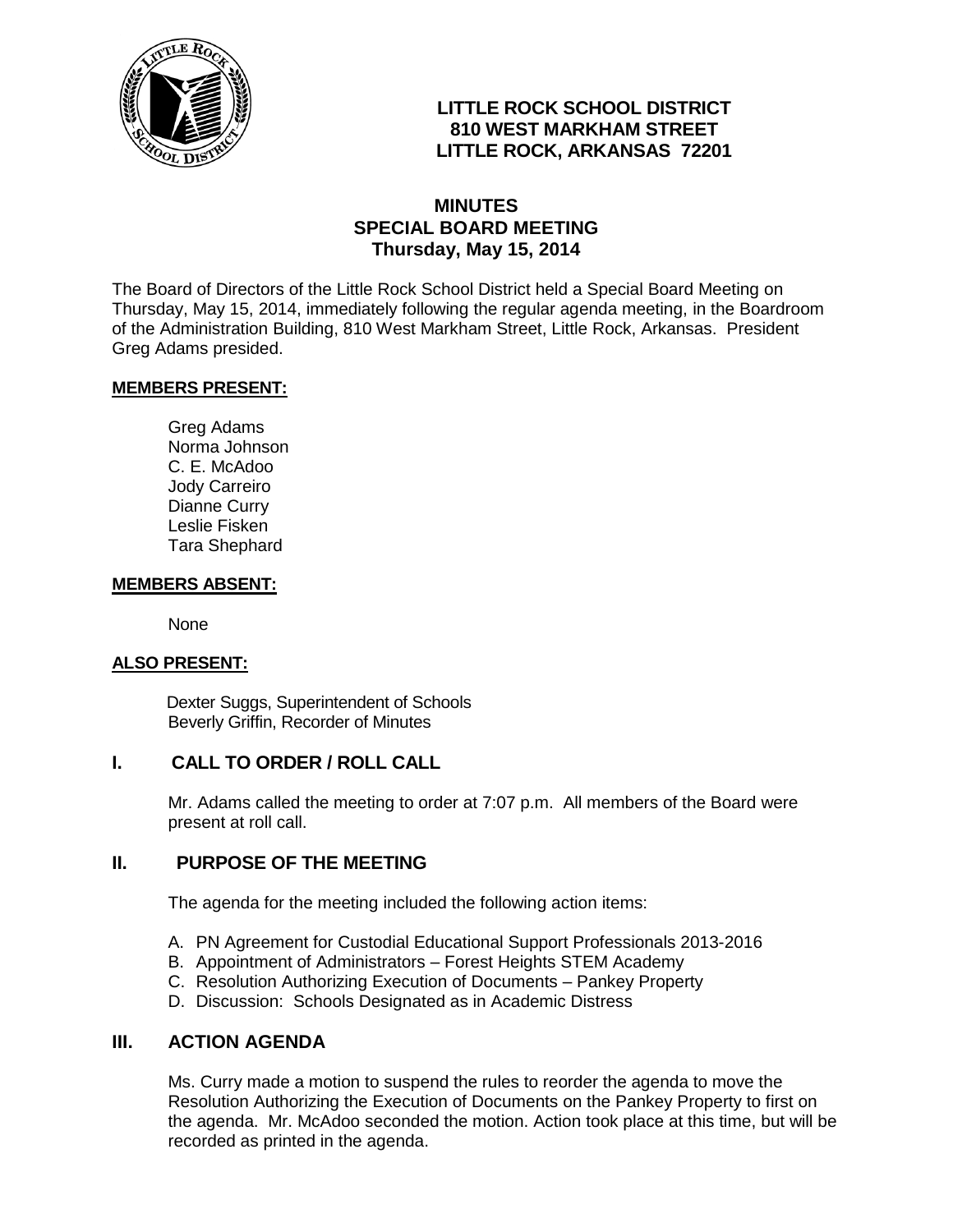# **A. PN Agreement for Custodial Educational Support Professionals**

There had been a great deal of discussion regarding the PN Agreement for the District's Custodial employees, and the Superintendent recommended the Board direct the administration and the negotiating team to return to the table. His recommendation was based upon discussion with and the advice of our attorneys. There remain legal concerns with the ESP agreement as presented.

Mr. Heller was present to provide his opinion on the agreement and to highlight the issues of concern to the administration. He noted specific items within the agreement that were in direct conflict with the public employee laws of the State of Arkansas.

Dr. Suggs was asked to identify team members from the administration to return to the table to renegotiate the agreement. Ms. Curry suggested a board member be appointed to sit in on the negotiations discussions if they are reopened. Several board members apologized to the custodial group for the "messiness" of this situation.

Ms Fisken moved to approve the superintendent's recommendation to return to the negotiations table, if necessary, to clear up any existing questions and concerns as advised by the attorneys. Mr. Carreiro seconded the motion.

After a brief discussion, Ms. Fisken amended the motion to include a "reasonable amount of time" for the contract to be returned to the Board. Mr. Carreiro seconded the motion as amended.

Mr. Heller offered to provide a status report at the agenda meeting in June with an anticipated agreement ready for approval at the June board meeting.

The vote was unanimous.

*Ms. Shephard exited the meeting at 9:00 p.m.* 

### **B. Appointment of Administrators – Forest Heights STEM Academy**

Dr. Suggs presented his recommendation for the appointment of the interim principal and two assistant principals for the administration at the new Forest Heights STEM Academy.

Information was provided to the Board on the recommendations of Dr. Maurecia Robinson as the Interim Principal, and Amy Cooper and Pamela Dial as Assistant Principals.

Ms. Fisken made a motion to approve the personnel appointments, as recommended.

Mr. McAdoo seconded the motion and it **carried 5–1** with Ms. Johnson abstaining.